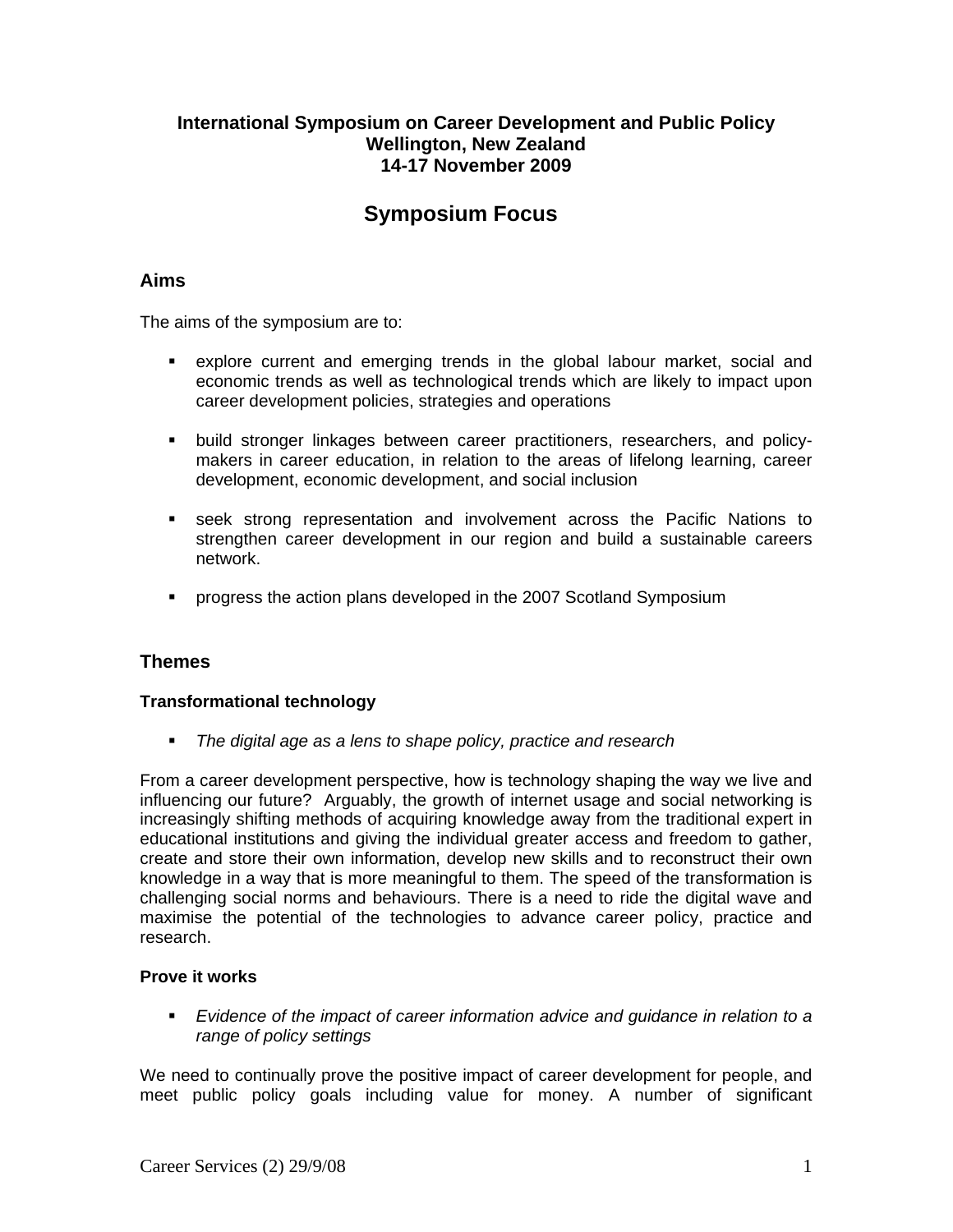developments over recent years have built the evidence base. Proving the impact of career development, skill enhancement and lifelong learning on social, education and economic goals is critical. There is real potential for researchers, practitioners and policy developers to consolidate thinking on impact indicators and measures of success.

#### **Shifting services towards creative collaboration**

*Role of the citizen in shaping future policy and practice* 

The importance of listening to current and potential users and purchasers of services cannot be under-estimated. Hearing what people are saying seems simple. The challenge is how we gather and use feedback to critically review and enhance what we are providing. Demands and expectations keep changing. To respond to these in a meaningful way requires policy and decision makers to engage with end users such as schools and students, parents and families, practitioners and individuals not only to extract information from them but to also actively involve them in the actual design, delivery and continuous improvement of career services.

#### **Culture Counts**

*Implications of diversity, migration and indigeneity* 

Cultures and subcultures are being created at a rapid pace, causing changes in demographics such as multiple ethnicities. Policies and delivery capability need to be flexible and responsive in order to better reflect changing populations and patterns. Ease in transnational migrations and the shrinking of borders through internet and international relations further exacerbate these growing trends. In some parts of the world, there is increasing recognition of the rights, needs and special place of indigenous people.

#### **Building on previous symposia**

One of the aims of this symposium is to build on the progress made in previous symposia, and in particular, to benchmark progress against national action plans. To assist countries with their preparation and recap on the actions set out in Scotland 2007, the agreed aims are as follows:

- To encourage the establishment /further development of national fora and other appropriate mechanisms for career leadership in public policy.
- To develop stronger national mechanisms for career professionals to provide professional leadership and policy advice across the career development field.
- To encourage the development of world-region networks for career development and public policy in areas of the world where they do not currently exist.
- To support the role of the International Centre for Career Development and Public Policy (ICCDPP) in providing an international communication network to strengthen the relationship between career development and public policy. This